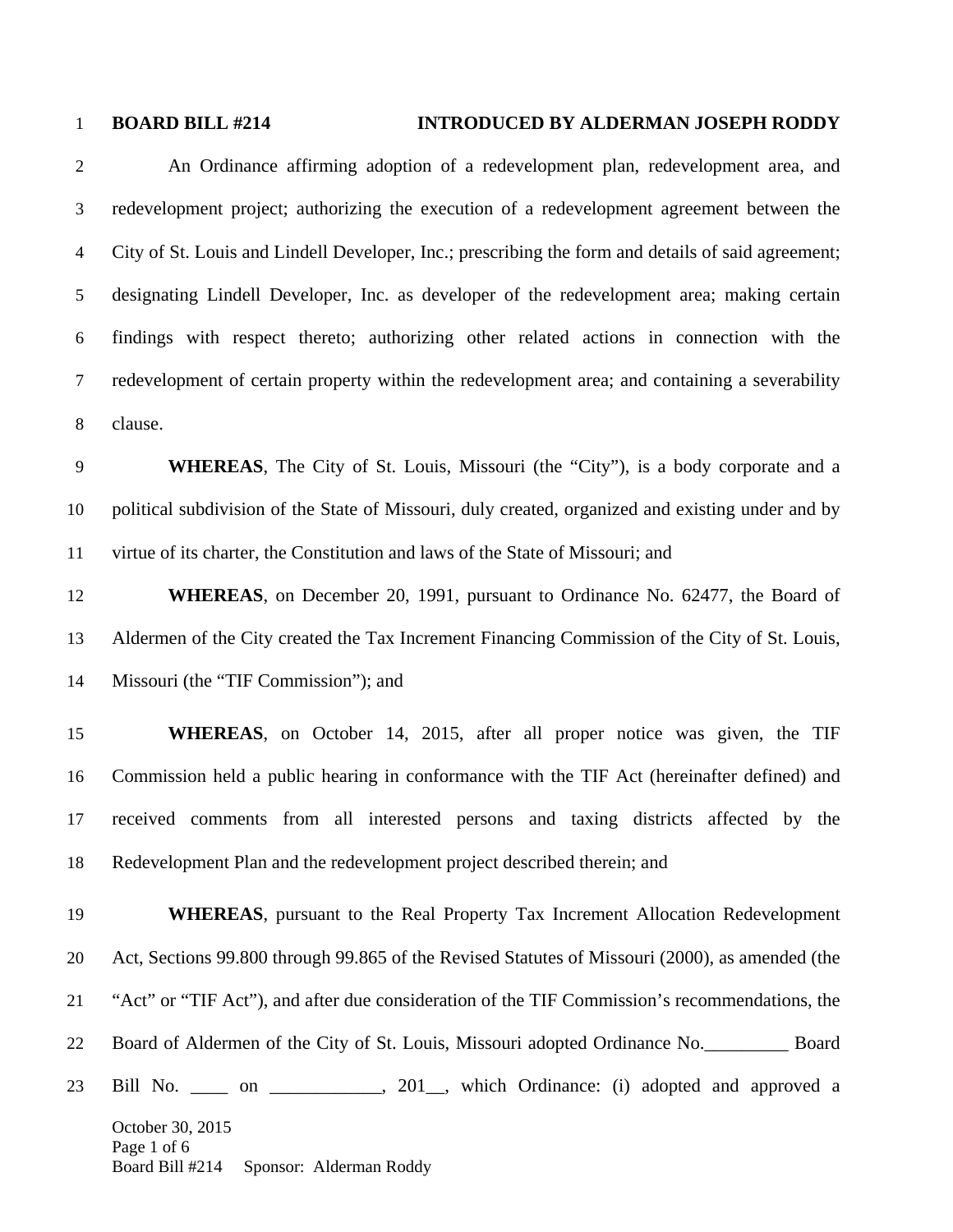1 redevelopment plan entitled the "4494 Lindell TIF Redevelopment Plan" dated September 27, 2 2015, as revised October 5, 2015 (the "Redevelopment Plan"), (ii) designated the 4494 Lindell 3 Redevelopment Area (as described in the Redevelopment Plan) as a "redevelopment area" as that 4 term is defined in the TIF Act (the "Redevelopment Area"), (iii) adopted and approved the 5 Redevelopment Project described in the Redevelopment Plan, (iv) adopted tax increment 6 allocation financing within the Redevelopment Area, (v) established the City of St. Louis, 7 Missouri "4494 Lindell Special Allocation Fund," and (vi) made certain findings with respect 8 thereto, all as set forth in such Ordinance and in accordance with the requirements of the Act; 9 and

10 **WHEREAS**, the Redevelopment Plan proposes to redevelop the Redevelopment Area by 11 renovating the building within the Redevelopment Area for office use, as set forth in the 12 Redevelopment Plan (the "Redevelopment Project," or "TIF Project"); and

13 **WHEREAS**, pursuant to Ordinance No. \_\_\_\_\_\_\_ Board Bill No. \_\_\_\_, the Board of 14 Aldermen has determined that completion of the Redevelopment Project is of economic 15 significance to the City, will serve to benefit the general welfare, qualifies for the use of tax 16 increment allocation financing to alleviate the conditions that qualify it as a "conservation area" 17 as provided in the TIF Act, and further, that redevelopment of the Redevelopment Area in 18 accordance with the Redevelopment Plan is not financially feasible without the adoption of tax 19 increment allocation financing and would not otherwise be completed; and

20 **WHEREAS**, the Redevelopment Area qualifies for the use of tax increment allocation 21 financing to alleviate the conditions that qualify it as a "conservation area" as provided in the 22 TIF Act and as set forth herein; and

October 30, 2015 Page 2 of 6 Board Bill #214 Sponsor: Alderman Roddy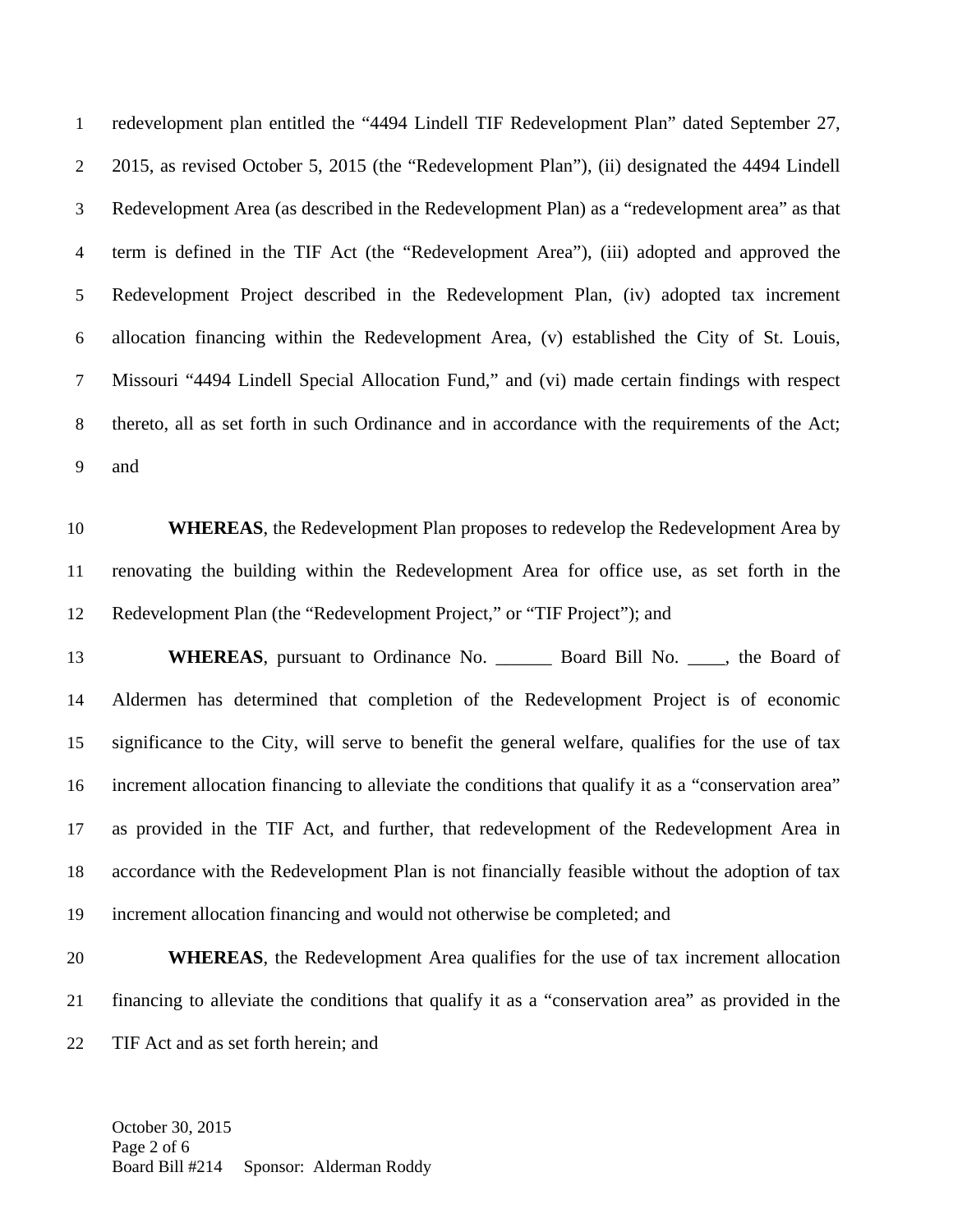1 **WHEREAS,** it is necessary and desirable and in the best interest of the City to enter into 2 an agreement with Lindell Developer, Inc., a Missouri corporation (the "Developer"), in order 3 that Developer may complete the Redevelopment Project which will provide for the promotion 4 of the general welfare through redevelopment of the Redevelopment Area in accordance with the 5 Redevelopment Plan which redevelopment includes, but is not limited to, assistance in the 6 physical, economic, and social development of the City, providing for a plan for the optimal 7 growth of the City, encouragement of a sense of community identity, safety and civic pride and 8 the elimination of impediments to development in the City of St. Louis; and

9 **WHEREAS**, pursuant to the provisions of the TIF Act, the City is authorized to enter 10 into a redevelopment agreement with the Developer, setting forth the respective rights and 11 obligations of the City and the Developer with regard to the redevelopment of the 12 Redevelopment Area (the "Redevelopment Agreement"); and

13 **WHEREAS**, the Board of Aldermen hereby determines that the terms of the 14 Redevelopment Agreement attached as **Exhibit A** hereto and incorporated herein by reference 15 are acceptable and that the execution, delivery and performance by the City and the Developer of 16 their respective obligations under the Redevelopment Agreement are in the best interests of the 17 City and the health, safety, morals and welfare of its residents, and in accord with the public 18 purposes specified in the TIF Act and the Redevelopment Plan.

## 19 **BE IT ORDAINED BY THE CITY OF ST. LOUIS AS FOLLOWS:**

October 30, 2015 Page 3 of 6 20 **SECTION ONE.** The Board of Aldermen hereby ratifies and confirms its approval of 21 the Redevelopment Plan, Redevelopment Area, and Redevelopment Project. The Board of 22 Aldermen further finds and determines that it is necessary and desirable to enter into the 23 Redevelopment Agreement with Lindell Developer, Inc., as Developer of the Redevelopment

Board Bill #214 Sponsor: Alderman Roddy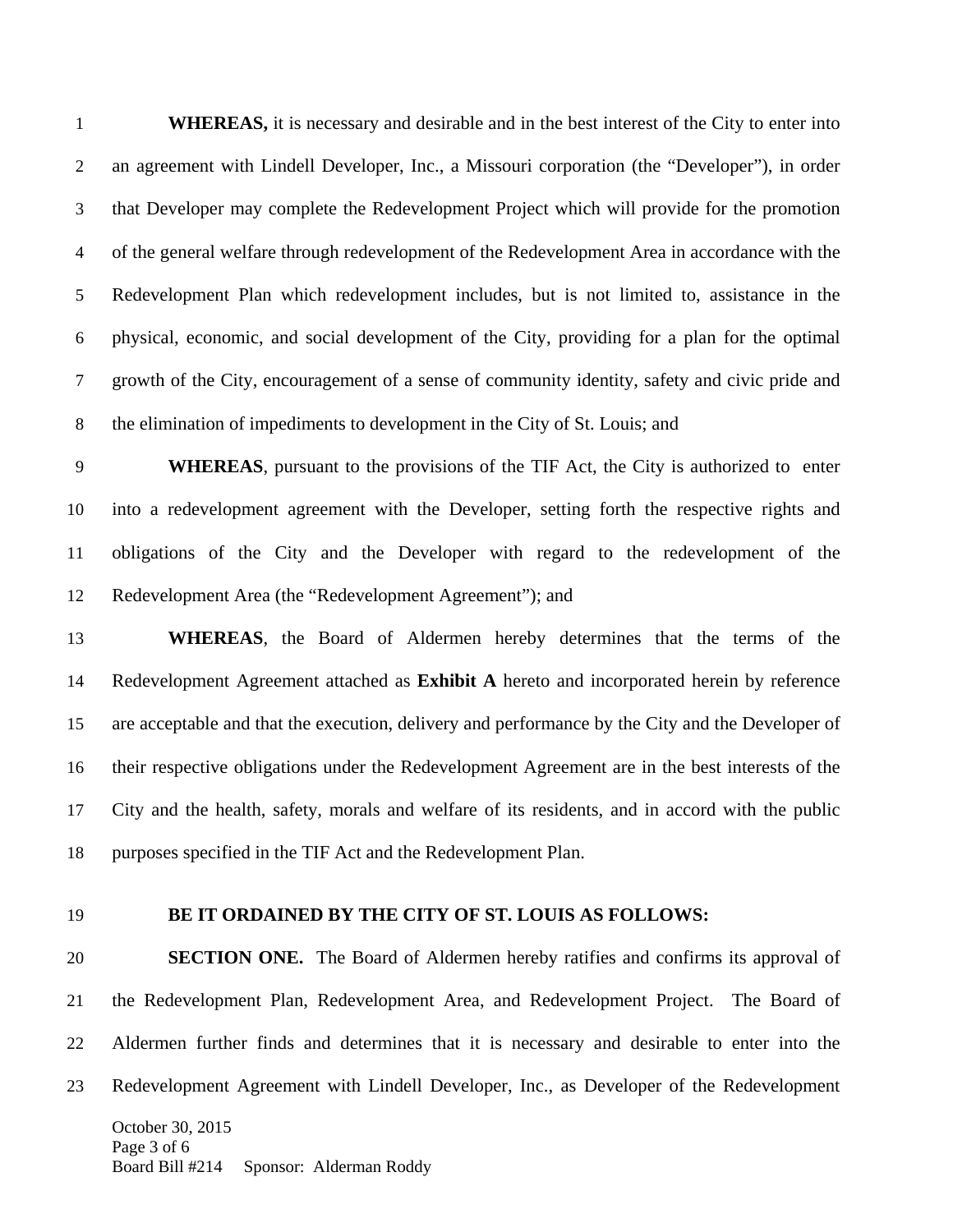1 Area, in order to implement the Redevelopment Project and to enable the Developer to carry out 2 its proposal for completion of the Redevelopment Project.

3 **SECTION TWO.** The Board of Aldermen finds and determines that the assistance of 4 tax increment financing is necessary and desirable in order to implement the Redevelopment 5 Project and to enable Lindell Developer, Inc. as Developer of the Redevelopment Area, to carry 6 out its proposal for completion of the Redevelopment Project.

7 **SECTION THREE.** The Board of Aldermen hereby approves, and the Mayor and 8 Comptroller of the City are hereby authorized and directed to execute, on behalf of the City, the 9 Redevelopment Agreement by and between the City and the Developer attached hereto as 10 **Exhibit A**, and the City Register is hereby authorized and directed to attest to the 11 Redevelopment Agreement and to affix the seal of the City thereto. The Redevelopment 12 Agreement shall be in substantially the form attached, with such changes therein as shall be 13 approved by said Mayor and Comptroller executing the same and as may be consistent with the 14 intent of this Ordinance and necessary and appropriate in order to carry out the matters herein 15 authorized.

16 **SECTION FOUR.** The Mayor and Comptroller of the City or their designated 17 representatives are hereby authorized and directed to take any and all actions to execute and 18 deliver for and on behalf of the City any and all additional certificates, documents, agreements or 19 other instruments as may be necessary and appropriate in order to carry out the matters herein 20 authorized, with no such further action of the Board of Aldermen necessary to authorize such 21 action by the Mayor and the Comptroller or their designated representatives.

22 **SECTION FIVE.** The Mayor and the Comptroller or their designated representatives, 23 with the advice and concurrence of the City Counselor and after approval by the Board of

October 30, 2015 Page 4 of 6 Board Bill #214 Sponsor: Alderman Roddy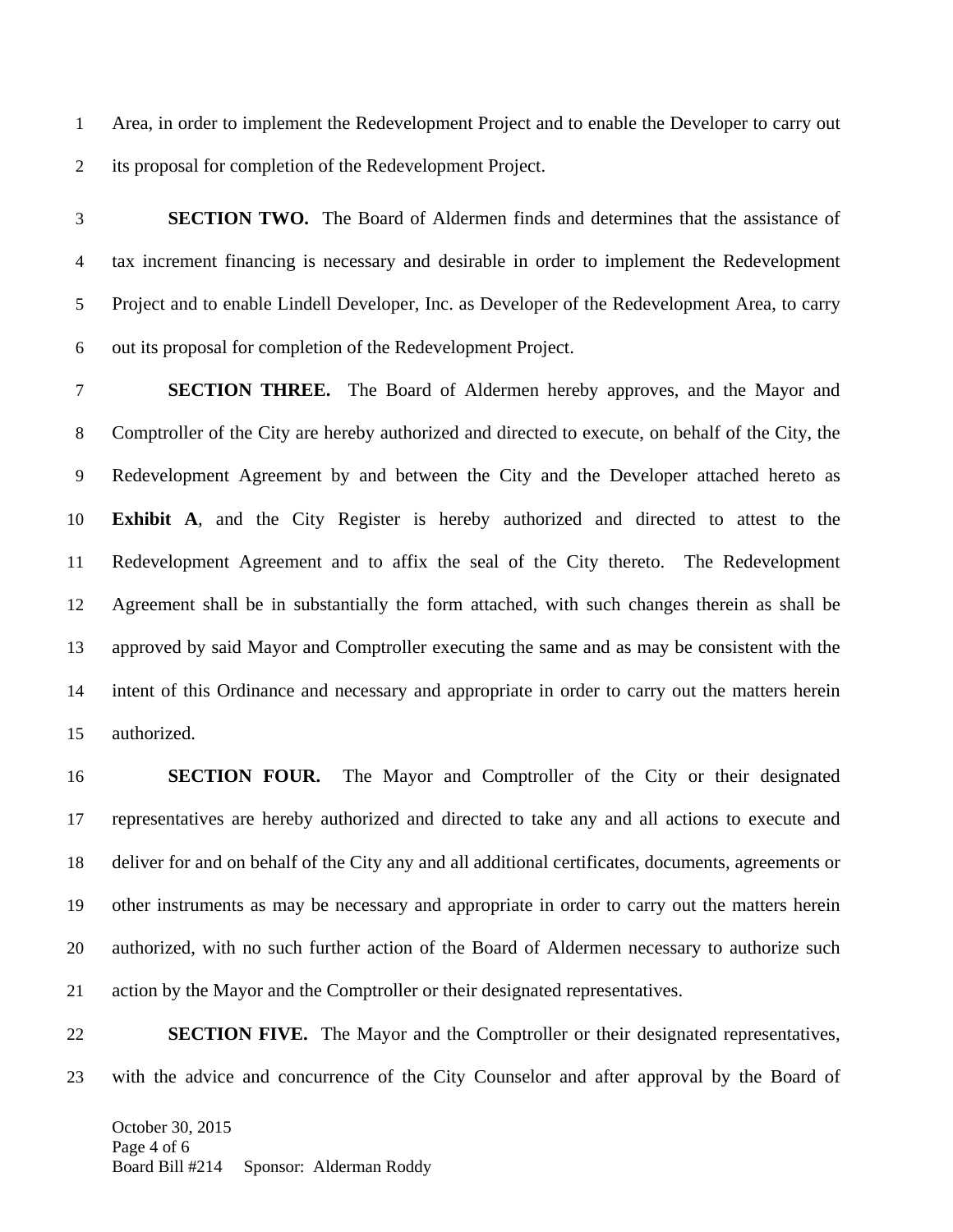1 Estimate and Apportionment, are hereby further authorized and directed to make any changes to 2 the documents, agreements and instruments approved and authorized by this Ordinance as may 3 be consistent with the intent of this Ordinance and necessary and appropriate in order to carry out 4 the matters herein authorized, with no such further action of the Board of Aldermen necessary to 5 authorize such changes by the Mayor and the Comptroller or their designated representatives.

6 **SECTION SIX.** It is hereby declared to be the intention of the Board of Aldermen that 7 each and every part, section and subsection of this Ordinance shall be separate and severable 8 from each and every other part, section and subsection hereof and that the Board of Aldermen 9 intends to adopt each said part, section and subsection separately and independently of any other 10 part, section and subsection. In the event that any part, section or subsection of this Ordinance 11 shall be determined to be or to have been unlawful or unconstitutional, the remaining parts, 12 sections and subsections shall be and remain in full force and effect, unless the court making 13 such finding shall determine that the valid portions standing alone are incomplete and are 14 incapable of being executed in accord with the legislative intent.

15 **SECTION SEVEN.** After adoption of this Ordinance by the Board of Aldermen, this 16 Ordinance shall become effective on the 30th day after its approval by the Mayor or adoption 17 over his veto; *provided that* if, within ninety (90) days after the effective date of this Ordinance, 18 the Developer has not (i) executed a redevelopment agreement pertaining to the Redevelopment 19 Project and (ii) paid all fees due to the City in accordance with the terms of the redevelopment 20 agreement, the provisions of this Ordinance shall be deemed null and void and of no effect and 21 all rights conferred by this Ordinance on Developer, shall terminate, *provided further*, however, 22 that prior to any such termination the Developer may seek an extension of time in which to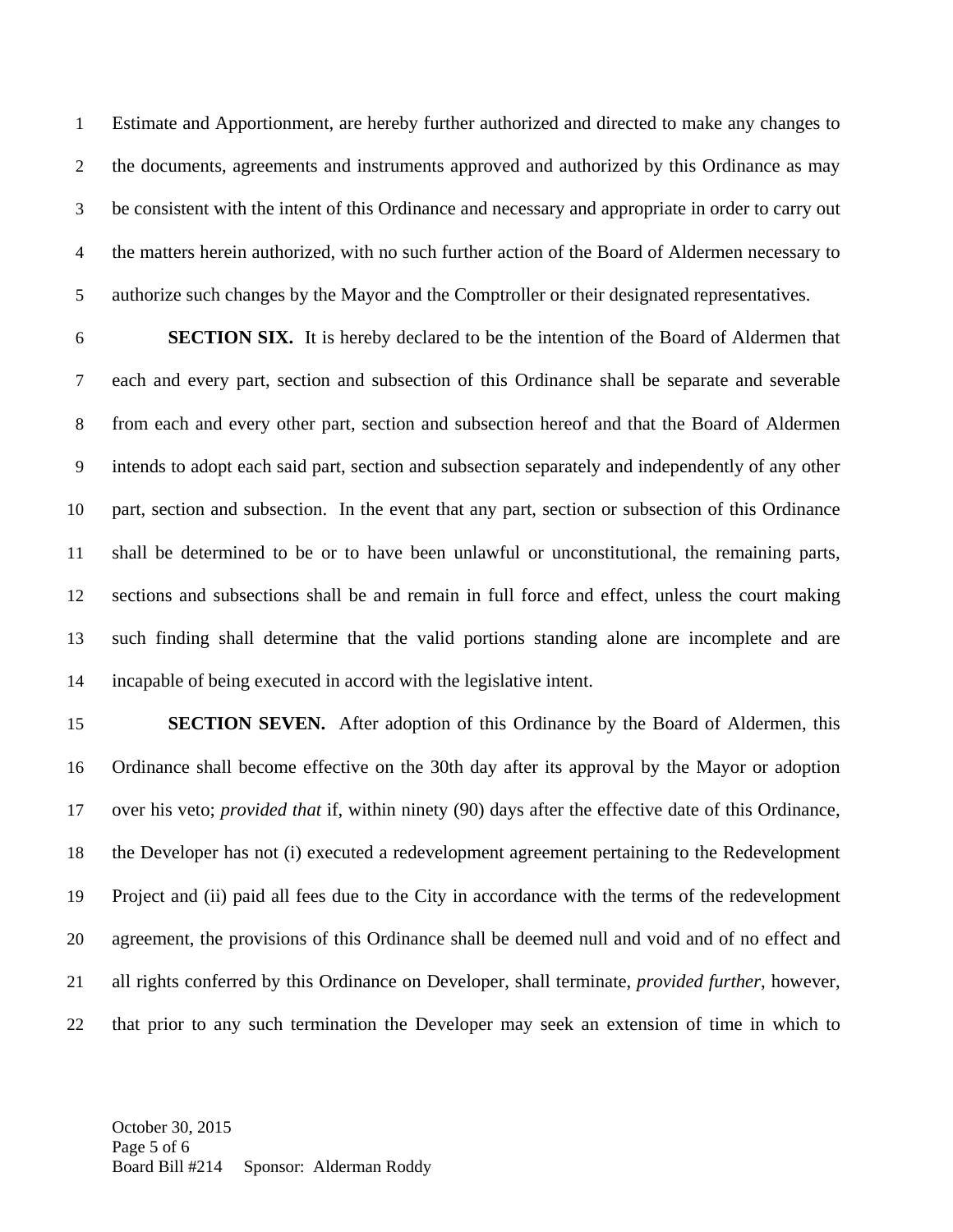- 1 execute the Redevelopment Agreement, which extension may be granted in the sole discretion of
- 2 the Board of Estimate and Apportionment of the City of St. Louis.